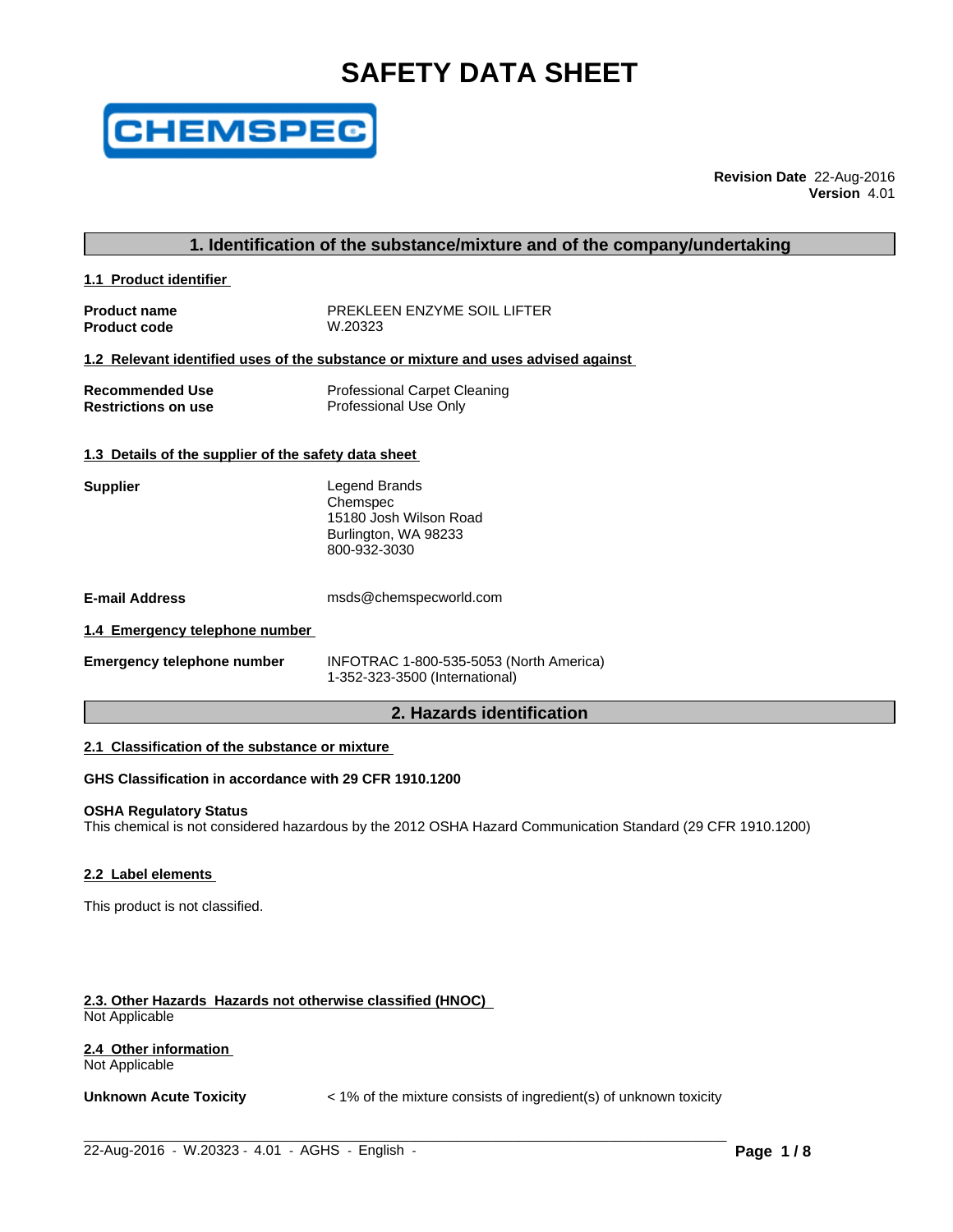# **3. Composition/Information on Ingredients**

.

 $\overline{\phantom{a}}$  ,  $\overline{\phantom{a}}$  ,  $\overline{\phantom{a}}$  ,  $\overline{\phantom{a}}$  ,  $\overline{\phantom{a}}$  ,  $\overline{\phantom{a}}$  ,  $\overline{\phantom{a}}$  ,  $\overline{\phantom{a}}$  ,  $\overline{\phantom{a}}$  ,  $\overline{\phantom{a}}$  ,  $\overline{\phantom{a}}$  ,  $\overline{\phantom{a}}$  ,  $\overline{\phantom{a}}$  ,  $\overline{\phantom{a}}$  ,  $\overline{\phantom{a}}$  ,  $\overline{\phantom{a}}$ 

### **Substance**

**Mixture**  The product contains no substances known to be hazardous to health in concentrations which need to be taken into account

|                                       | 4. First aid measures                                                                             |  |  |
|---------------------------------------|---------------------------------------------------------------------------------------------------|--|--|
| 4.1 Description of first-aid measures |                                                                                                   |  |  |
| <b>General advice</b>                 | Show this safety data sheet to the doctor in attendance.                                          |  |  |
| Eye contact                           | Remove contact lenses, if present.                                                                |  |  |
| <b>Skin contact</b>                   | Wash off immediately with soap and plenty of water. Remove all contaminated clothes and<br>shoes. |  |  |
| <b>Inhalation</b>                     | Move to fresh air.                                                                                |  |  |
| Ingestion                             | Gently wipe or rinse the inside of the mouth with water.                                          |  |  |
|                                       | 4.2 Most important symptoms and effects, both acute and delayed                                   |  |  |
| <b>Symptoms</b>                       | Eye irritation. Irritating to respiratory system and skin.                                        |  |  |
|                                       | 4.3 Indication of any immediate medical attention and special treatment needed                    |  |  |
| Notes to physician                    | Treat symptomatically.                                                                            |  |  |
|                                       | 5. Fire-Fighting Measures                                                                         |  |  |

Use extinguishing measures that are appropriate to local circumstances and the surrounding environment.

### **Unsuitable Extinguishing Media** None.

# **5.2 Special hazards arising from the substance or mixture**

#### **Special Hazard**

Immediately place absorbent material in a sealed water-filled metal container to avoid spontaneous combustion of absorbent material contaminated with this product

**Hazardous Combustion Products** No information available.

# **Explosion Data Sensitivity to Mechanical Impact** None.

**Sensitivity to Static Discharge** None.

### **5.3 Advice for firefighters**

As in any fire, wear self-contained breathing apparatus pressure-demand, MSHA/NIOSH (approved or equivalent) and full protective gear.

 $\_$  ,  $\_$  ,  $\_$  ,  $\_$  ,  $\_$  ,  $\_$  ,  $\_$  ,  $\_$  ,  $\_$  ,  $\_$  ,  $\_$  ,  $\_$  ,  $\_$  ,  $\_$  ,  $\_$  ,  $\_$  ,  $\_$  ,  $\_$  ,  $\_$  ,  $\_$  ,  $\_$  ,  $\_$  ,  $\_$  ,  $\_$  ,  $\_$  ,  $\_$  ,  $\_$  ,  $\_$  ,  $\_$  ,  $\_$  ,  $\_$  ,  $\_$  ,  $\_$  ,  $\_$  ,  $\_$  ,  $\_$  ,  $\_$  ,

# **6. Accidental Release Measures**

# **6.1 Personal precautions, protective equipment and emergency procedures**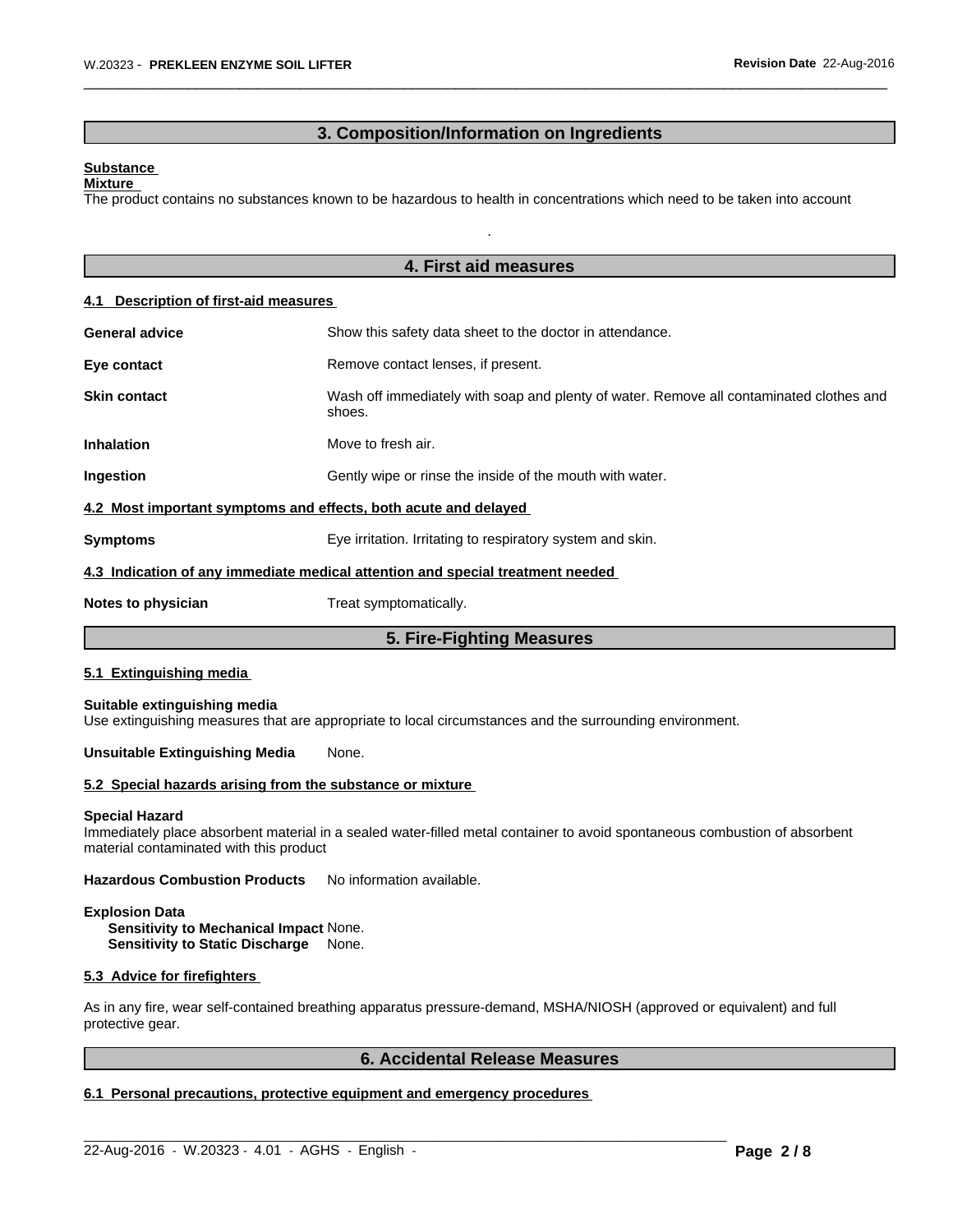Use personal protective equipment.

# **6.2 Environmental precautions**

Dike to collect large liquid spills. See Section 12 for additional Ecological information.

# **6.3 Methods and materials for containment and cleaning up**

| <b>Methods for Containment</b> | Prevent further leakage or spillage if safe to do so. |
|--------------------------------|-------------------------------------------------------|
| Methods for cleaning up        | Pick up and transfer to properly labeled containers.  |

# **7. Handling and storage**

 $\overline{\phantom{a}}$  ,  $\overline{\phantom{a}}$  ,  $\overline{\phantom{a}}$  ,  $\overline{\phantom{a}}$  ,  $\overline{\phantom{a}}$  ,  $\overline{\phantom{a}}$  ,  $\overline{\phantom{a}}$  ,  $\overline{\phantom{a}}$  ,  $\overline{\phantom{a}}$  ,  $\overline{\phantom{a}}$  ,  $\overline{\phantom{a}}$  ,  $\overline{\phantom{a}}$  ,  $\overline{\phantom{a}}$  ,  $\overline{\phantom{a}}$  ,  $\overline{\phantom{a}}$  ,  $\overline{\phantom{a}}$ 

# **7.1 Precautions for safe handling**

| Advice on safe handling                                          | Wear personal protective equipment.                                                                             |  |  |
|------------------------------------------------------------------|-----------------------------------------------------------------------------------------------------------------|--|--|
| <b>Hygiene measures</b>                                          | When using, do not eat, drink or smoke.                                                                         |  |  |
| 7.2 Conditions for safe storage, including any incompatibilities |                                                                                                                 |  |  |
| <b>Storage Conditions</b>                                        | Use only in area provided with appropriate exhaust ventilation. Keep tightly closed in a dry<br>and cool place. |  |  |
| <b>Materials to Avoid</b>                                        | No materials to be especially mentioned.                                                                        |  |  |

# **8. Exposure controls/personal protection**

# **8.1 Exposure Guidelines**

# **8.2 Appropriate engineering controls**

| <b>Engineering Measures</b> |                                                                           | Ensure adequate ventilation, especially in confined areas.                                                                  |  |
|-----------------------------|---------------------------------------------------------------------------|-----------------------------------------------------------------------------------------------------------------------------|--|
|                             | 8.3 Individual protection measures, such as personal protective equipment |                                                                                                                             |  |
|                             | <b>Eve/Face Protection</b>                                                | Safety glasses with side-shields.                                                                                           |  |
|                             | Skin and body protection                                                  | Long sleeved clothing.                                                                                                      |  |
|                             | <b>Respiratory protection</b>                                             | If exposure limits are exceeded or irritation is experienced, NIOSH/MSHA approved<br>respiratory protection should be worn. |  |
|                             | <b>Hygiene measures</b>                                                   | See section 7 for more information                                                                                          |  |

 $\_$  ,  $\_$  ,  $\_$  ,  $\_$  ,  $\_$  ,  $\_$  ,  $\_$  ,  $\_$  ,  $\_$  ,  $\_$  ,  $\_$  ,  $\_$  ,  $\_$  ,  $\_$  ,  $\_$  ,  $\_$  ,  $\_$  ,  $\_$  ,  $\_$  ,  $\_$  ,  $\_$  ,  $\_$  ,  $\_$  ,  $\_$  ,  $\_$  ,  $\_$  ,  $\_$  ,  $\_$  ,  $\_$  ,  $\_$  ,  $\_$  ,  $\_$  ,  $\_$  ,  $\_$  ,  $\_$  ,  $\_$  ,  $\_$  ,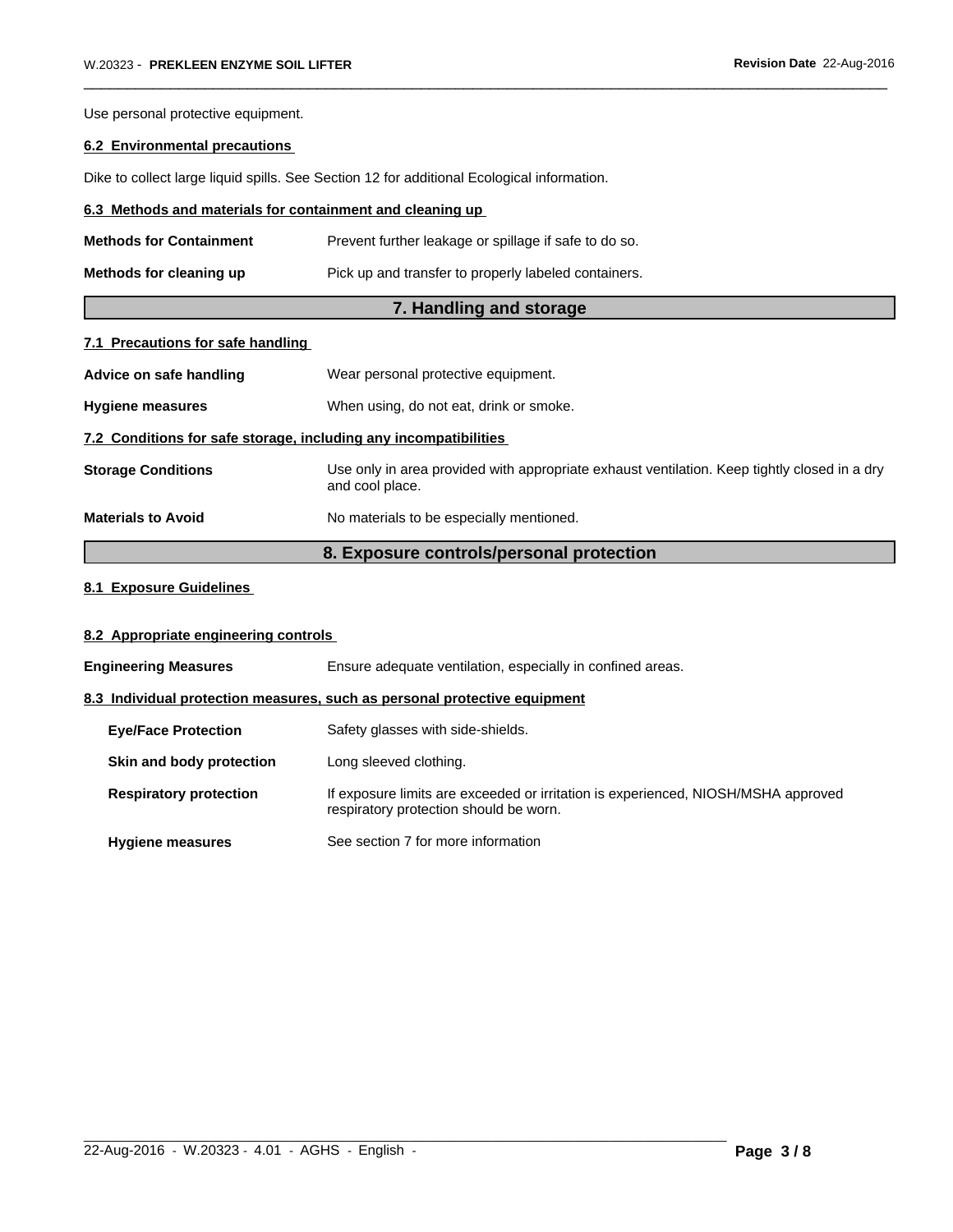# **9. Physical and chemical properties**

 $\overline{\phantom{a}}$  ,  $\overline{\phantom{a}}$  ,  $\overline{\phantom{a}}$  ,  $\overline{\phantom{a}}$  ,  $\overline{\phantom{a}}$  ,  $\overline{\phantom{a}}$  ,  $\overline{\phantom{a}}$  ,  $\overline{\phantom{a}}$  ,  $\overline{\phantom{a}}$  ,  $\overline{\phantom{a}}$  ,  $\overline{\phantom{a}}$  ,  $\overline{\phantom{a}}$  ,  $\overline{\phantom{a}}$  ,  $\overline{\phantom{a}}$  ,  $\overline{\phantom{a}}$  ,  $\overline{\phantom{a}}$ 

| 9.1 Information on basic physical and chemical properties |                          |                          |
|-----------------------------------------------------------|--------------------------|--------------------------|
| <b>Physical state</b>                                     | Solid                    |                          |
| Appearance                                                | Powder                   |                          |
| Color                                                     | Off-white                |                          |
| Odor                                                      | Citrus                   |                          |
| <b>Odor Threshold</b>                                     | No information available |                          |
| <b>Property</b>                                           | <b>Values</b>            | Remarks • Methods        |
| рH                                                        | 9.2                      |                          |
| Melting/freezing point                                    |                          |                          |
| <b>Boiling point/boiling range</b>                        |                          | No information available |
| <b>Flash Point</b>                                        |                          | Not Determined           |
| <b>Evaporation rate</b>                                   |                          | No information available |
| Flammability (solid, gas)                                 |                          | No information available |
| <b>Flammability Limits in Air</b>                         |                          |                          |
| upper flammability limit                                  |                          | No information available |
| lower flammability limit                                  |                          | No information available |
| Vapor pressure                                            |                          | No information available |
| Vapor density                                             |                          | No information available |
| <b>Specific Gravity</b>                                   |                          | No information available |
| <b>Water solubility</b>                                   | completely soluble       |                          |
| Solubility in other solvents                              |                          | No information available |
| <b>Partition coefficient</b>                              |                          | No information available |
| <b>Autoignition temperature</b>                           |                          | No information available |
| <b>Decomposition temperature</b>                          |                          | No information available |
| <b>Viscosity, kinematic</b>                               |                          | No information available |
| Viscosity, dynamic                                        |                          | No information available |
| <b>Explosive properties</b>                               |                          | No information available |
| <b>Oxidizing Properties</b>                               |                          | No information available |

**9.2 Other information Volatile organic compounds (VOC)** <2% **content**

# **10. Stability and Reactivity**

 $\_$  ,  $\_$  ,  $\_$  ,  $\_$  ,  $\_$  ,  $\_$  ,  $\_$  ,  $\_$  ,  $\_$  ,  $\_$  ,  $\_$  ,  $\_$  ,  $\_$  ,  $\_$  ,  $\_$  ,  $\_$  ,  $\_$  ,  $\_$  ,  $\_$  ,  $\_$  ,  $\_$  ,  $\_$  ,  $\_$  ,  $\_$  ,  $\_$  ,  $\_$  ,  $\_$  ,  $\_$  ,  $\_$  ,  $\_$  ,  $\_$  ,  $\_$  ,  $\_$  ,  $\_$  ,  $\_$  ,  $\_$  ,  $\_$  ,

# **10.1 Reactivity**

No data available

### **10.2 Chemical stability**

Stable under normal conditions

# **10.3 Possibility of hazardous reactions**

None under normal processing.

### **10.4 Conditions to Avoid**

Avoid dust accumulation in enclosed space.

# **10.5 Incompatible Materials**

None known based on information supplied.

#### **10.6 Hazardous Decomposition Products**

Carbon dioxide (CO2), carbon monoxide (CO), oxides of nitrogen (NOx), dense black smoke.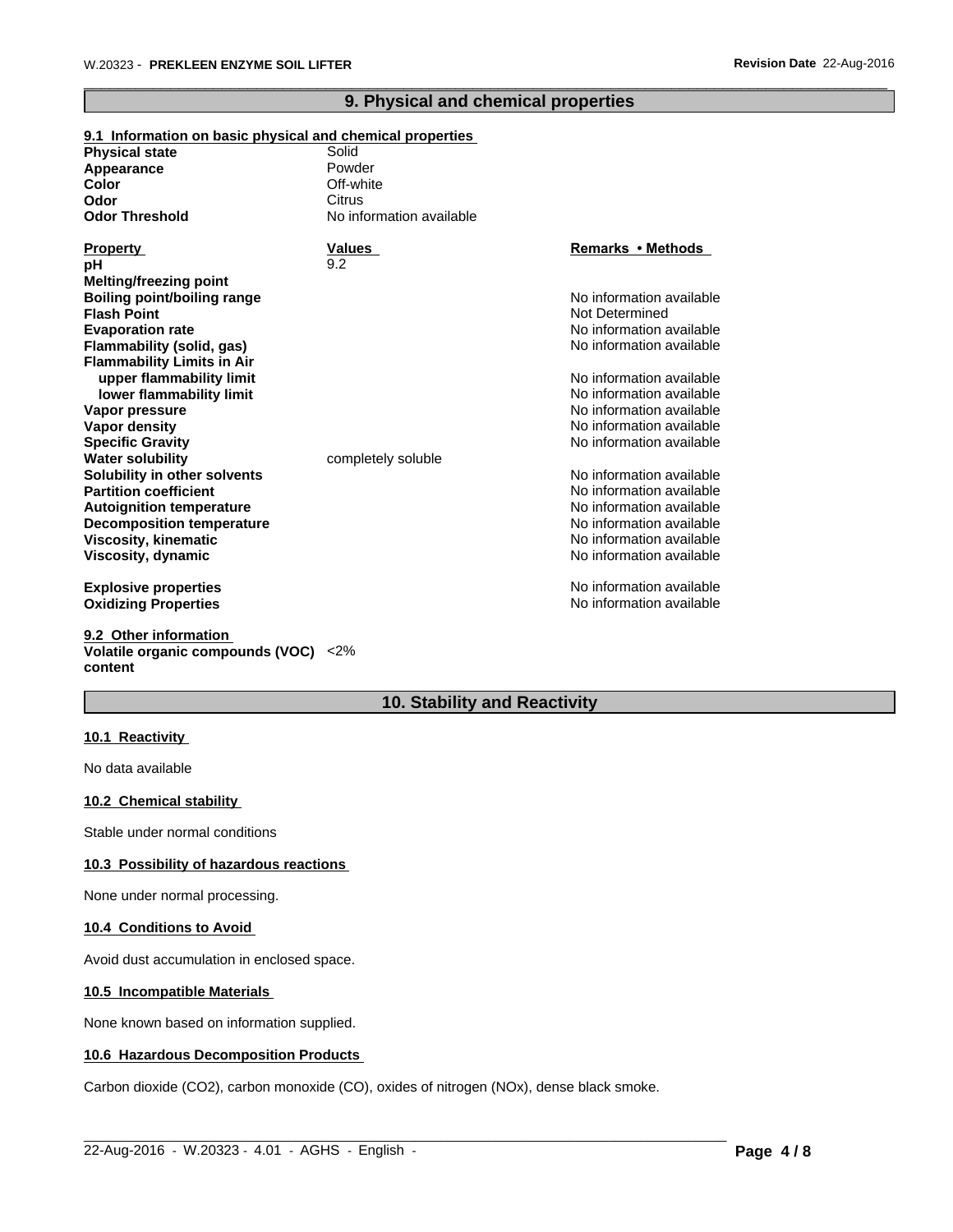# **11. Toxicological information**

 $\overline{\phantom{a}}$  ,  $\overline{\phantom{a}}$  ,  $\overline{\phantom{a}}$  ,  $\overline{\phantom{a}}$  ,  $\overline{\phantom{a}}$  ,  $\overline{\phantom{a}}$  ,  $\overline{\phantom{a}}$  ,  $\overline{\phantom{a}}$  ,  $\overline{\phantom{a}}$  ,  $\overline{\phantom{a}}$  ,  $\overline{\phantom{a}}$  ,  $\overline{\phantom{a}}$  ,  $\overline{\phantom{a}}$  ,  $\overline{\phantom{a}}$  ,  $\overline{\phantom{a}}$  ,  $\overline{\phantom{a}}$ 

### **11.1 Acute toxicity**

**Numerical measures of toxicity: Product Information**

### **The following values are calculated based on chapter 3.1 of the GHS document**

| <b>Unknown Acute Toxicity</b> | < 1% of the mixture consists of ingredient(s) of unknown toxicity |
|-------------------------------|-------------------------------------------------------------------|
|-------------------------------|-------------------------------------------------------------------|

| Oral LD50          | 3,221.00 mg/kg  |
|--------------------|-----------------|
| <b>Dermal LD50</b> | 13,654.00 mg/kg |
| LC50 (Vapor)       | 1,370.55 mg/l   |

### **Numerical measures of toxicity: Component Information**

### **11.2 Information on toxicological effects**

### **Skin corrosion/irritation**

Product Information • No information available Component Information • No information available

#### **Serious eye damage/eye irritation**

Product Information • No information available Component Information • No information available

### **Respiratory or skin sensitization**

Product Information • No information available Component Information • No information available

### **Germ cell mutagenicity**

Product Information • No information available Component Information • No information available

# **Carcinogenicity**

Product Information

• No information available

Component Information

• No information available

# **Reproductive toxicity**

Product Information • No information available Component Information • No information available

### **STOT - single exposure** No information available

**STOT - repeated exposure**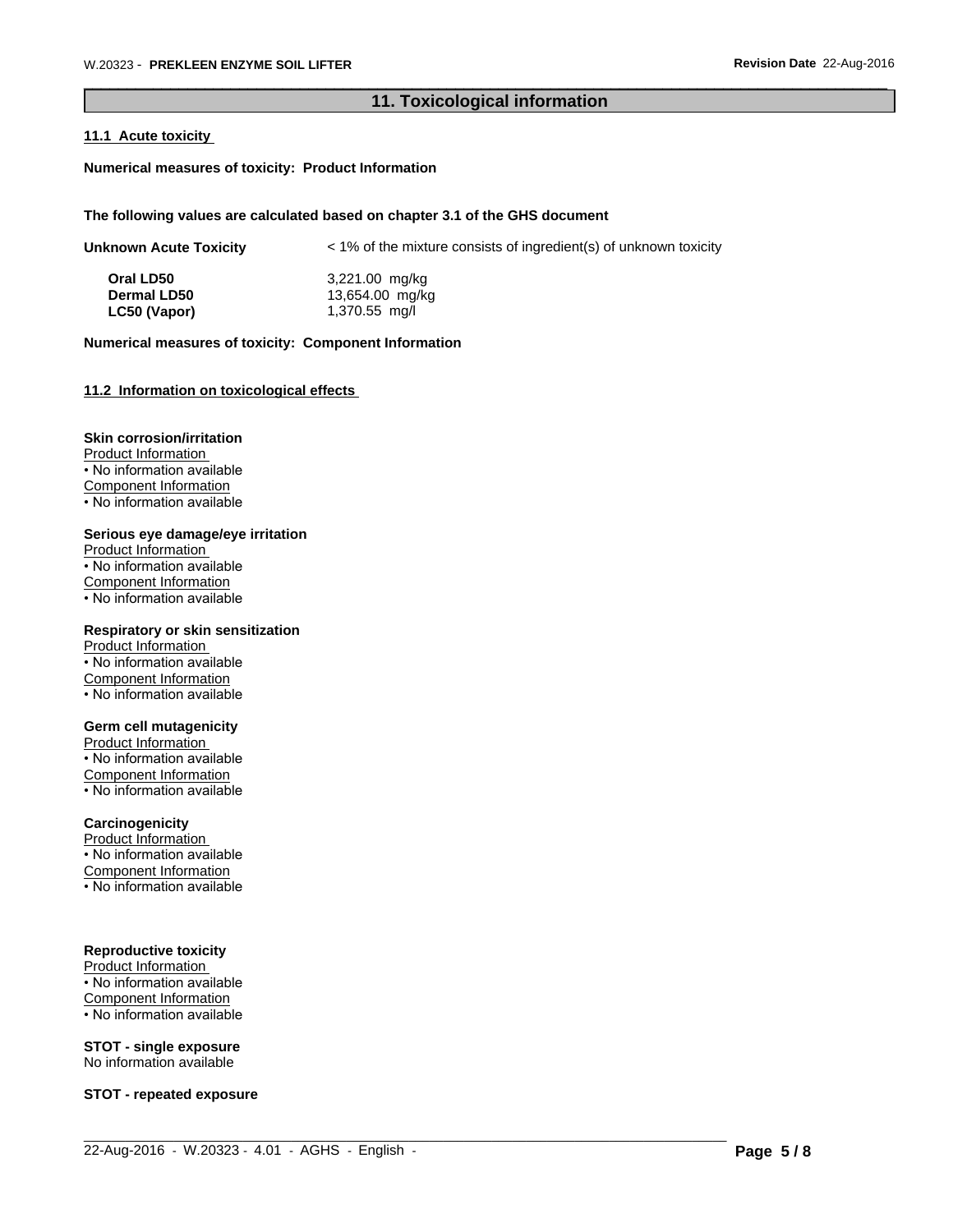No information available

# **Other adverse effects**

Product Information • No information available Component Information • No information available

### **Aspiration hazard**

Product Information • No information available Component Information • No information available

# **12. Ecological information**

 $\overline{\phantom{a}}$  ,  $\overline{\phantom{a}}$  ,  $\overline{\phantom{a}}$  ,  $\overline{\phantom{a}}$  ,  $\overline{\phantom{a}}$  ,  $\overline{\phantom{a}}$  ,  $\overline{\phantom{a}}$  ,  $\overline{\phantom{a}}$  ,  $\overline{\phantom{a}}$  ,  $\overline{\phantom{a}}$  ,  $\overline{\phantom{a}}$  ,  $\overline{\phantom{a}}$  ,  $\overline{\phantom{a}}$  ,  $\overline{\phantom{a}}$  ,  $\overline{\phantom{a}}$  ,  $\overline{\phantom{a}}$ 

# **12.1 Toxicity**

**Ecotoxicity No information available** 

98.11174 % of the mixture consists of components(s) of unknown hazards to the aquatic environment

#### **Ecotoxicity effects**

# **12.2 Persistence and degradability**

No data are available on the product itself.

### **12.3 Bioaccumulative potential**

Discharge into the environment must be avoided

#### **12.4 Mobility in soil**

No information available.

### **12.5 Other adverse effects**

No information available

# **13. Disposal Considerations**

### **13.1 Waste treatment methods**

Disposal should be in accordance with applicable regional, national and local laws and regulations.

# **14. Transport Information**

| DOT         | Not regulated |
|-------------|---------------|
| MEX         | Not regulated |
| <b>IMDG</b> | Not regulated |
| <b>IATA</b> | Not regulated |

# **15. Regulatory information**

 $\_$  ,  $\_$  ,  $\_$  ,  $\_$  ,  $\_$  ,  $\_$  ,  $\_$  ,  $\_$  ,  $\_$  ,  $\_$  ,  $\_$  ,  $\_$  ,  $\_$  ,  $\_$  ,  $\_$  ,  $\_$  ,  $\_$  ,  $\_$  ,  $\_$  ,  $\_$  ,  $\_$  ,  $\_$  ,  $\_$  ,  $\_$  ,  $\_$  ,  $\_$  ,  $\_$  ,  $\_$  ,  $\_$  ,  $\_$  ,  $\_$  ,  $\_$  ,  $\_$  ,  $\_$  ,  $\_$  ,  $\_$  ,  $\_$  ,

**15.1 International Inventories**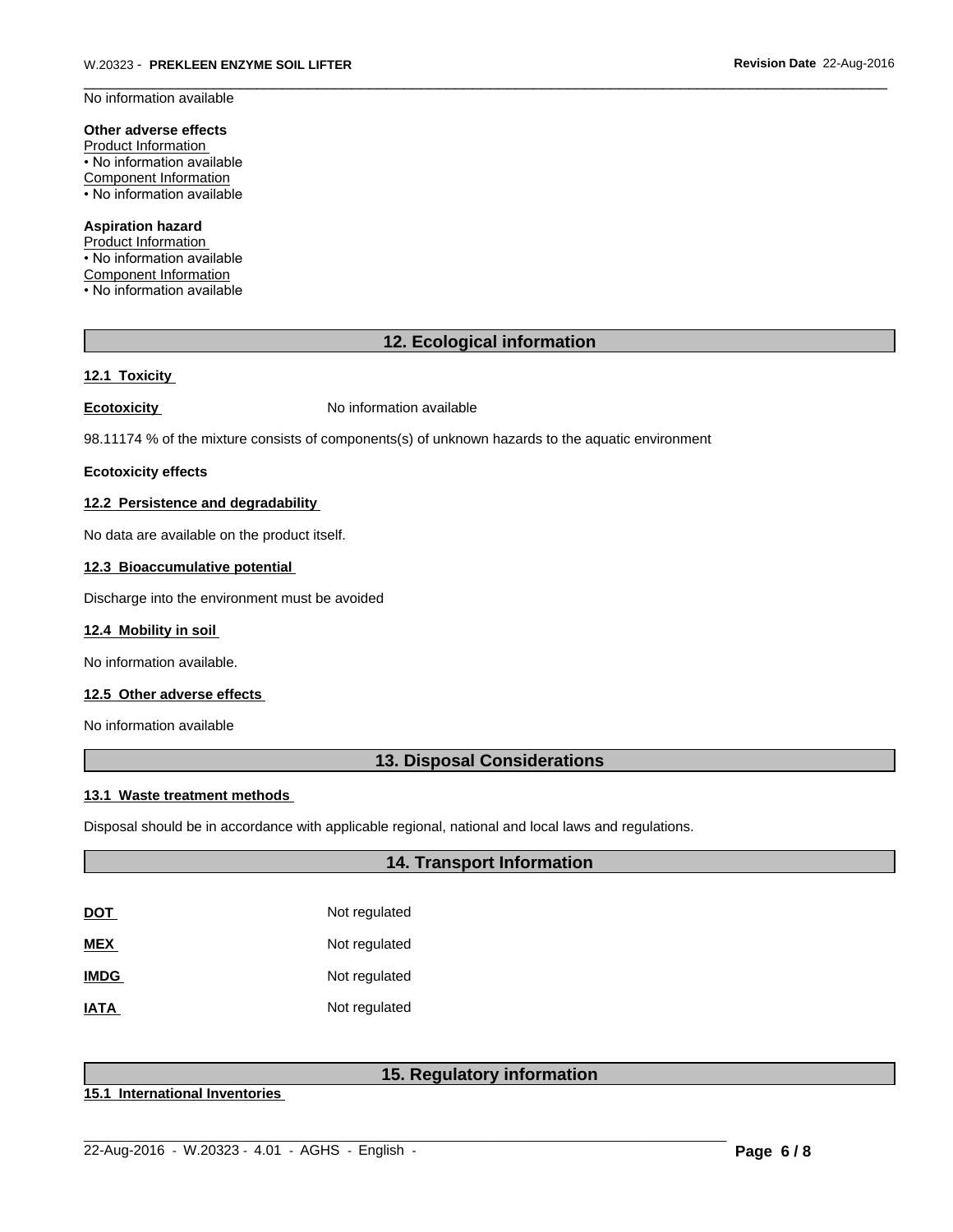| TSCA                 | Complies |  |
|----------------------|----------|--|
| DSL                  | Complies |  |
| <b>EINECS/ELINCS</b> | Complies |  |
| ENCS                 | Complies |  |
| <b>IECSC</b>         | Complies |  |
| KECL                 | Complies |  |
| PICCS                | Complies |  |
| AICS                 | Complies |  |
| <b>NZIoC</b>         | Complies |  |
|                      |          |  |

**TSCA** - United States Toxic Substances Control Act Section 8(b) Inventory

**DSL** - Canadian Domestic Substances List

**EINECS/ELINCS** - European Inventory of Existing Chemical Substances/European List of Notified Chemical Substances

**PICCS** - Philippines Inventory of Chemicals and Chemical Substances

**ENCS** - Japan Existing and New Chemical Substances

**IECSC** - China Inventory of Existing Chemical Substances

**KECL** - Korean Existing and Evaluated Chemical Substances

**PICCS** - Philippines Inventory of Chemicals and Chemical Substances

**AICS** - Australian Inventory of Chemical Substances

**NZIoC** - New Zealand Inventory of Chemicals

### **15.2 U.S. Federal Regulations**

#### **SARA 313**

Section 313 of Title III of the Superfund Amendments and Reauthorization Act of 1986 (SARA). This product does not contain any chemicals which are subject to the reporting requirements of the Act and Title 40 of the Code of Federal Regulations, Part 372

 $\overline{\phantom{a}}$  ,  $\overline{\phantom{a}}$  ,  $\overline{\phantom{a}}$  ,  $\overline{\phantom{a}}$  ,  $\overline{\phantom{a}}$  ,  $\overline{\phantom{a}}$  ,  $\overline{\phantom{a}}$  ,  $\overline{\phantom{a}}$  ,  $\overline{\phantom{a}}$  ,  $\overline{\phantom{a}}$  ,  $\overline{\phantom{a}}$  ,  $\overline{\phantom{a}}$  ,  $\overline{\phantom{a}}$  ,  $\overline{\phantom{a}}$  ,  $\overline{\phantom{a}}$  ,  $\overline{\phantom{a}}$ 

### **15.3 Pesticide Information**

Not applicable

### **15.4 U.S. State Regulations**

### **California Proposition 65**

This product contains the following Proposition 65 chemicals:

| <b>Chemical Name</b>     | <b>California Prop. 65</b> |
|--------------------------|----------------------------|
| 1.4-DIOXANE - 123-91-1   | Carcinogen                 |
| Acetaldehyde - 75-07-0   | Carcinogen                 |
| Ethylene oxide - 75-21-8 | Carcinogen                 |
|                          | Developmental              |
|                          | Female Reproductive        |
|                          | Male Reproductive          |

| <b>16. Other information</b> |                                                                   |                       |                          |                                           |  |  |
|------------------------------|-------------------------------------------------------------------|-----------------------|--------------------------|-------------------------------------------|--|--|
| <b>NFPA</b>                  | Health Hazard 0                                                   | <b>Flammability 0</b> | <b>Instability 0</b>     | <b>Physical and chemical</b><br>hazards - |  |  |
| <b>HMIS</b>                  | Health Hazard 0                                                   | <b>Flammability 0</b> | <b>Physical Hazard 0</b> | Personal protection X                     |  |  |
| Legend:                      |                                                                   |                       |                          |                                           |  |  |
|                              | ACGIH (American Conference of Governmental Industrial Hygienists) |                       |                          |                                           |  |  |
| Ceiling (C)                  |                                                                   |                       |                          |                                           |  |  |
|                              | DOT (Department of Transportation)                                |                       |                          |                                           |  |  |
|                              | EPA (Environmental Protection Agency)                             |                       |                          |                                           |  |  |
|                              | IARC (International Agency for Research on Cancer)                |                       |                          |                                           |  |  |
|                              | International Air Transport Association (IATA)                    |                       |                          |                                           |  |  |
|                              | International Maritime Dangerous Goods (IMDG)                     |                       |                          |                                           |  |  |

 $\_$  ,  $\_$  ,  $\_$  ,  $\_$  ,  $\_$  ,  $\_$  ,  $\_$  ,  $\_$  ,  $\_$  ,  $\_$  ,  $\_$  ,  $\_$  ,  $\_$  ,  $\_$  ,  $\_$  ,  $\_$  ,  $\_$  ,  $\_$  ,  $\_$  ,  $\_$  ,  $\_$  ,  $\_$  ,  $\_$  ,  $\_$  ,  $\_$  ,  $\_$  ,  $\_$  ,  $\_$  ,  $\_$  ,  $\_$  ,  $\_$  ,  $\_$  ,  $\_$  ,  $\_$  ,  $\_$  ,  $\_$  ,  $\_$  ,

*NIOSH (National Institute for Occupational Safety and Health)*

*NTP (National Toxicology Program)*

*OSHA (Occupational Safety and Health Administration of the US Department of Labor)*